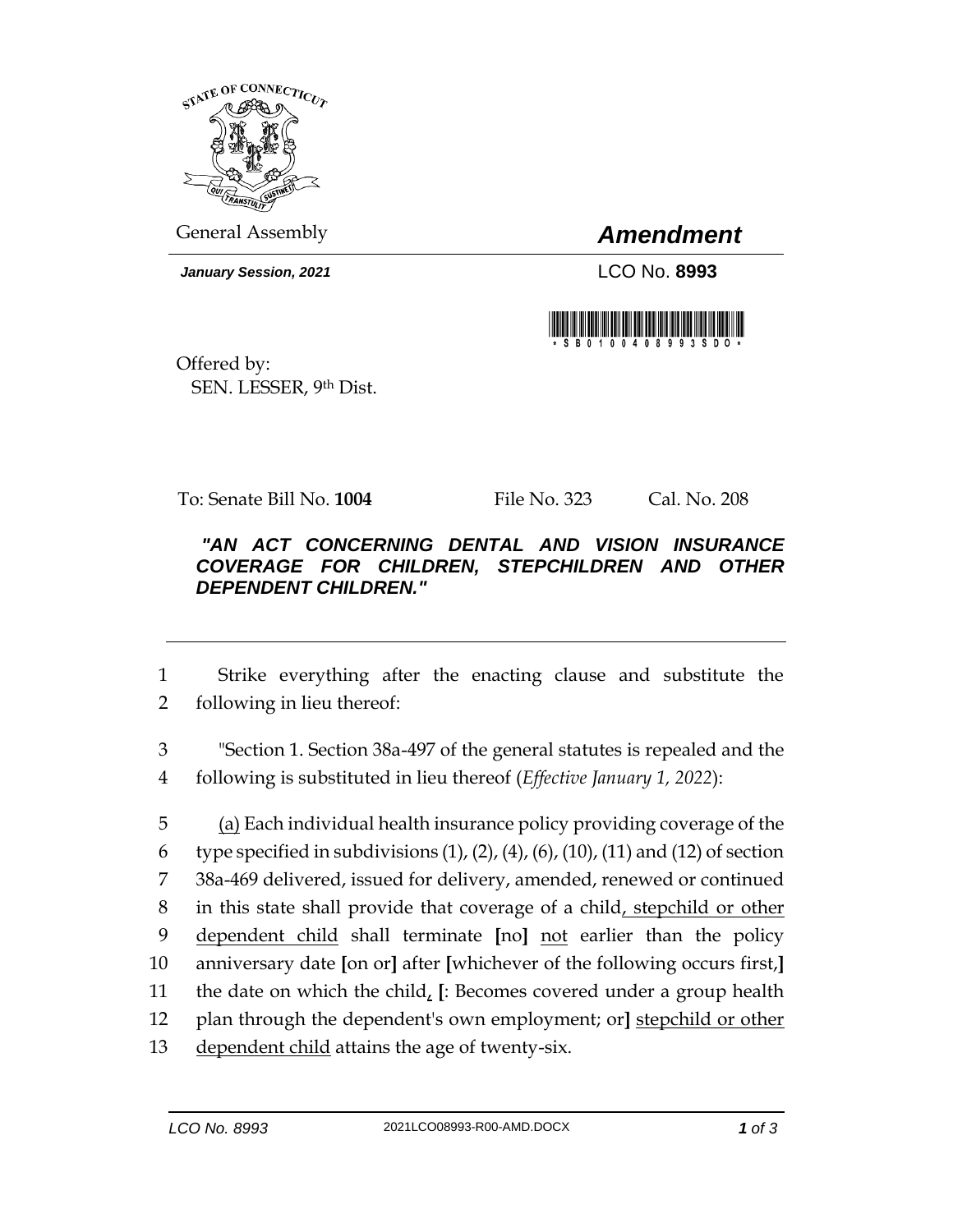(b) Each individual health insurance policy described in subsection (a) of this section, and each individual health insurance policy providing coverage of the type specified in subdivision (16) of section 38a-469 17 delivered, issued for delivery, amended, renewed or continued in this state, that includes or provides dental or vision coverage shall provide 19 that dental or vision coverage of a child, stepchild or other dependent child shall terminate not earlier than the policy anniversary date after the date on which the child, stepchild or other dependent child attains the age of twenty-six. 23 (c) Each [such] policy subject to this section shall cover a stepchild or other dependent child on the same basis as a biological child. Sec. 2. Section 38a-512b of the general statutes is repealed and the following is substituted in lieu thereof (*Effective January 1, 2022*): (a) Each group health insurance policy providing coverage of the type specified in subdivisions (1), (2), (4), (6), (10), (11) and (12) of section 38a- 469 delivered, issued for delivery, amended, renewed or continued in 30 this state shall provide that coverage of a child, stepchild or other dependent child shall terminate **[**no**]** not earlier than the policy anniversary date **[**on or**]** after **[**whichever of the following occurs first,**]** the date on which the child, **[**: Becomes covered under a group health plan through the dependent's own employment; or**]** stepchild or other dependent child attains the age of twenty-six. (b) Each group health insurance policy described in subsection (a) of this section, and each group health insurance policy providing coverage of the type specified in subdivision (16) of section 38a-469 delivered, issued for delivery, amended, renewed or continued in this state, that includes or provides dental or vision coverage shall provide that dental or vision coverage of a child, stepchild or other dependent child shall terminate not earlier than the policy anniversary date after the date on which the child, stepchild or other dependent child attains the age of twenty-six.

(c) Each **[**such**]** policy subject to this section shall cover a stepchild or